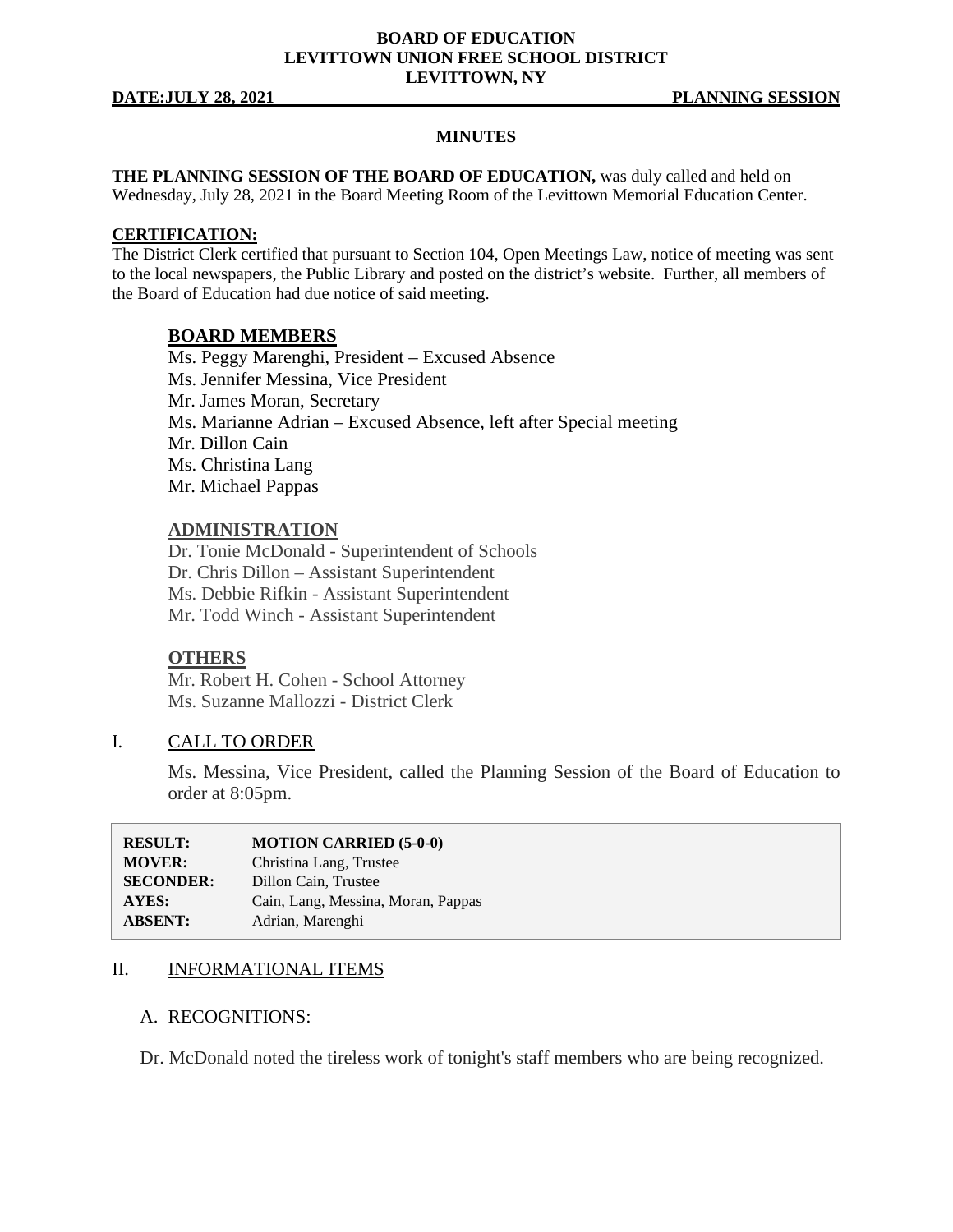### Page - 2

- i. Jamie E. Bogenshutz Todd Winch invited the Board of Education to participate in thanking Ms. Bogenshutz, Director of the YES Community Council for her continued service in social work and mentoring students within the Levittown Community and on her retirement. She was a valuable asset to our Community and will be missed.
- ii. Food Service Members The Board of Education, along with Central Office, thanked the Food Service Members (Kim Volpe, Eleni Giangarra, DeAnna Korona, Rosemarie Hegel, Giovanna Merendino, Anna Rodriguez, Cindy Coglievina, Debra Prisco, Naomi Hyland, Joanne Smith, Jeana Heldt and Victoria Weiss) for their hard work and commitment to the District.

## B. PRESENTATIONS

i. Johnson Controls & ii. John A Grillo Architects:

Dr. Dillon introduced representatives from Johnson Controls and John A. Grillo Architects. Mr. Danny Haffel, Developer from Johnson Controls, presented a detailed plan to introduce photovoltaics (devices that generate electricity directly from sunlight) to the District for future use. An informational slideshow was viewed and handouts were provided, which are available on our website. Dr. McDonald asked for a consensus to go forward with investigating this further. No objections. We look forward to subsequent presentations from Johnson Controls. Board members agreed (5-0)

## C. LAP/LAMP TUITION

Mr. Winch noted that due to the pandemic and the parent's ability to work from home, enrollment in the LAP/LAMP programs has dropped dramatically from 700-800 students (Pre-Pandemic) to approximately 200-300 students last year. Subsequently, the program was running in the red. After discussion with the Board, it was agreed that tuition would be raised by \$10 as well as making internal staff cuts without affecting the safety and integrity of the program. The ongoing issue of minimum wage increases must be addressed. Perhaps increasing sibling rate tuition to help offset these numbers. Dr. McDonald requested a consensus from the Board of Education, we can add this as a formal Agenda item on the August 11 meeting. Board members agreed (5-0)

## D. DRIVERS EDUCATION

Mr. Winch presented the options for 2021-2022 Driver's Education program, due to continued guidance from NYS. In 2020-2021, the District cut tuition in half because NYS did not allow the District to provide in-vehicle instruction, only lecture. Parents would have to take responsibility for the in-car portion. Under those parameters, the program ran successfully in Fall 2020, Spring 2021 and currently Summer 2021. Mr. Winch suggested that we move forward with the same for Fall 2021, reevaluating the program for Spring 2022. Dr. McDonald requested adding a resolution to the August 11 Board Agenda to continue with the program in its current state and setting the tuition. Board members agreed (5-0).